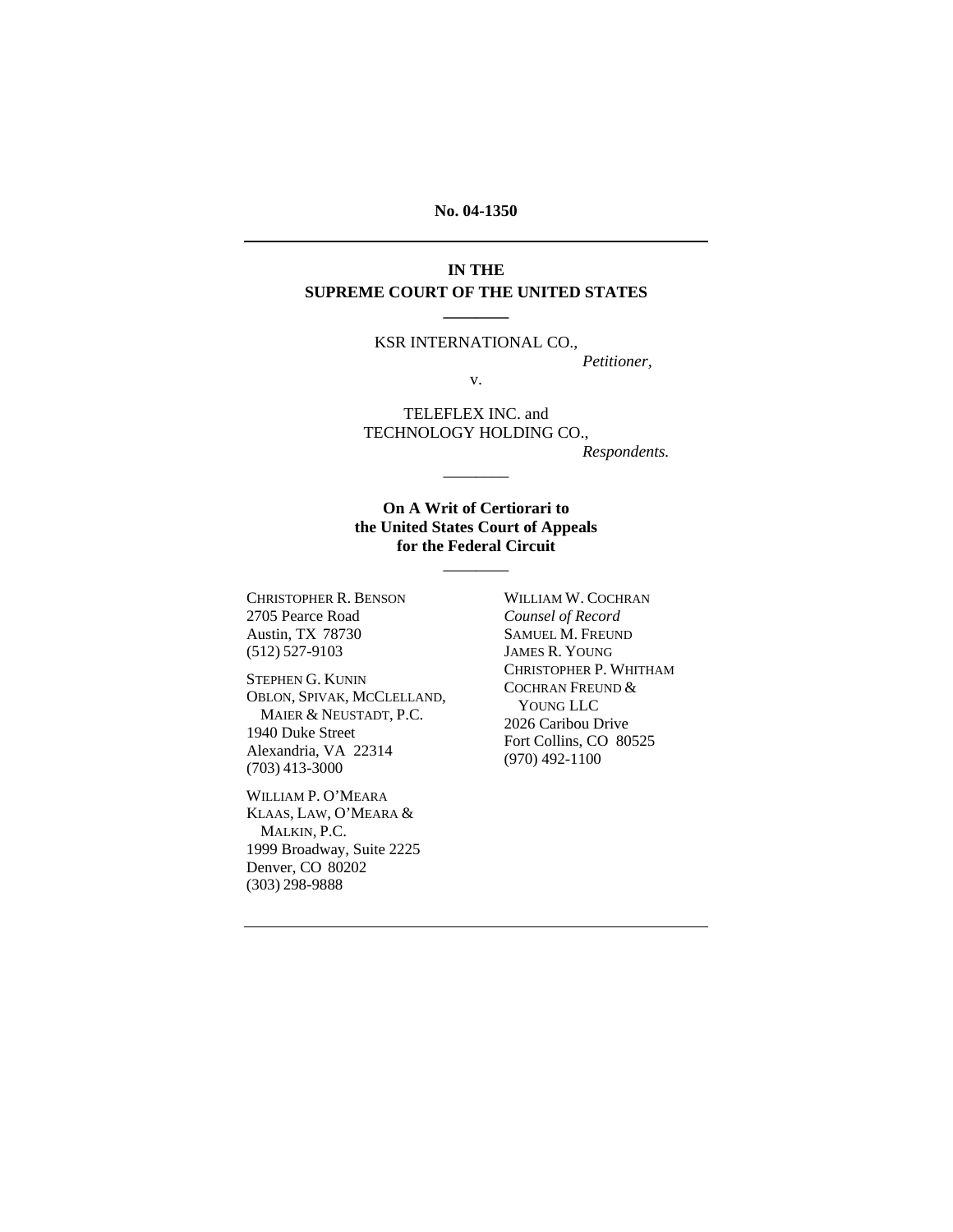# **TABLE OF CONTENTS**

|    |                                                                                                                                                                                                    |                                                                                                                                                                | Page                                                                                                                                |     |
|----|----------------------------------------------------------------------------------------------------------------------------------------------------------------------------------------------------|----------------------------------------------------------------------------------------------------------------------------------------------------------------|-------------------------------------------------------------------------------------------------------------------------------------|-----|
|    |                                                                                                                                                                                                    |                                                                                                                                                                |                                                                                                                                     | 1   |
|    |                                                                                                                                                                                                    |                                                                                                                                                                |                                                                                                                                     | iii |
| I. |                                                                                                                                                                                                    |                                                                                                                                                                |                                                                                                                                     | 1   |
| Π. | Practical Experience of Amici Curiae Practicing                                                                                                                                                    |                                                                                                                                                                |                                                                                                                                     |     |
| Ш. |                                                                                                                                                                                                    |                                                                                                                                                                |                                                                                                                                     | 3   |
|    | A.                                                                                                                                                                                                 | Certainty is Provided by the Current<br>"Suggestion, Teaching or Motivation"<br>Standard for Obviousness that has Led to a<br>Strong Patent System in the U.S. |                                                                                                                                     | 3   |
|    |                                                                                                                                                                                                    | 1)                                                                                                                                                             | The Current Standard                                                                                                                | 3   |
|    |                                                                                                                                                                                                    | 2)                                                                                                                                                             | Other Standards Have Been Used that<br>are Too Stringent and/or Do Not                                                              | 6   |
|    |                                                                                                                                                                                                    | 3)                                                                                                                                                             | Subjective Tests Shift the Burden of<br>Going Forward and the Requirement<br>that the Examiner Must Establish a<br>Prima Facie Case | 7   |
|    |                                                                                                                                                                                                    | 4)                                                                                                                                                             | A More Stringent Standard of<br>Patentability Will Not Result in Fewer<br>Unworthy Patents                                          | 8   |
|    | The Effect That a Weak Patent System Would<br><b>B.</b><br>Have on Innovation in the U.S. as a Result of<br>the Adoption of an Uncertain Standard or a<br>Heightened standard for Determining Non- |                                                                                                                                                                |                                                                                                                                     |     |

i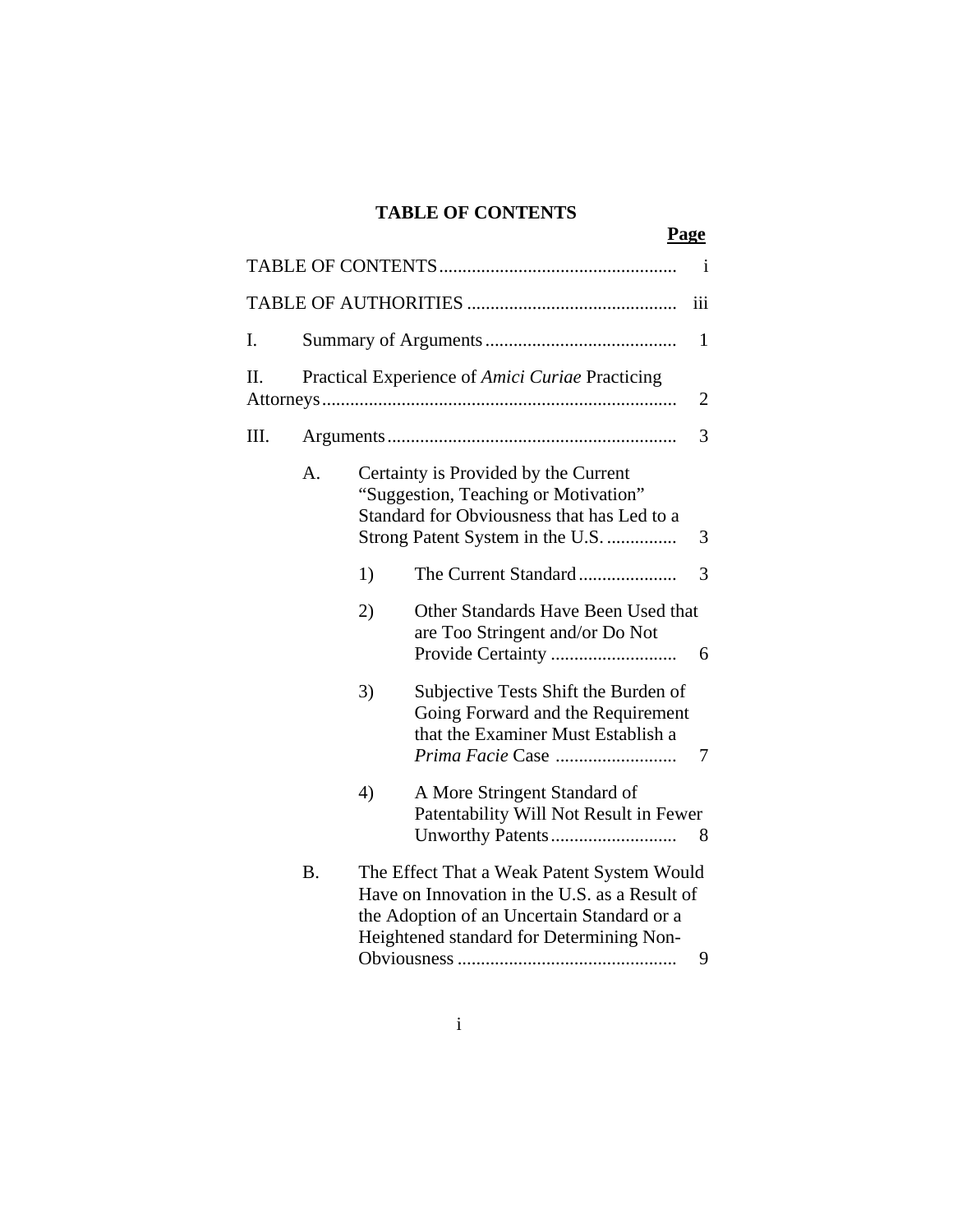|                   |    | 1) | The Strong U.S. Patent System Fuels                                                                             |
|-------------------|----|----|-----------------------------------------------------------------------------------------------------------------|
|                   |    | 2) | <b>Investment Money to Develop</b><br>Inventions Has Been Available as a<br>Result of a Strong Patent System 10 |
|                   |    | 3) | Innovation Will Suffer from a Weaker                                                                            |
|                   | C. |    | Disruption Will Be Created by a Change in                                                                       |
| $\mathbf{IV}_{-}$ |    |    |                                                                                                                 |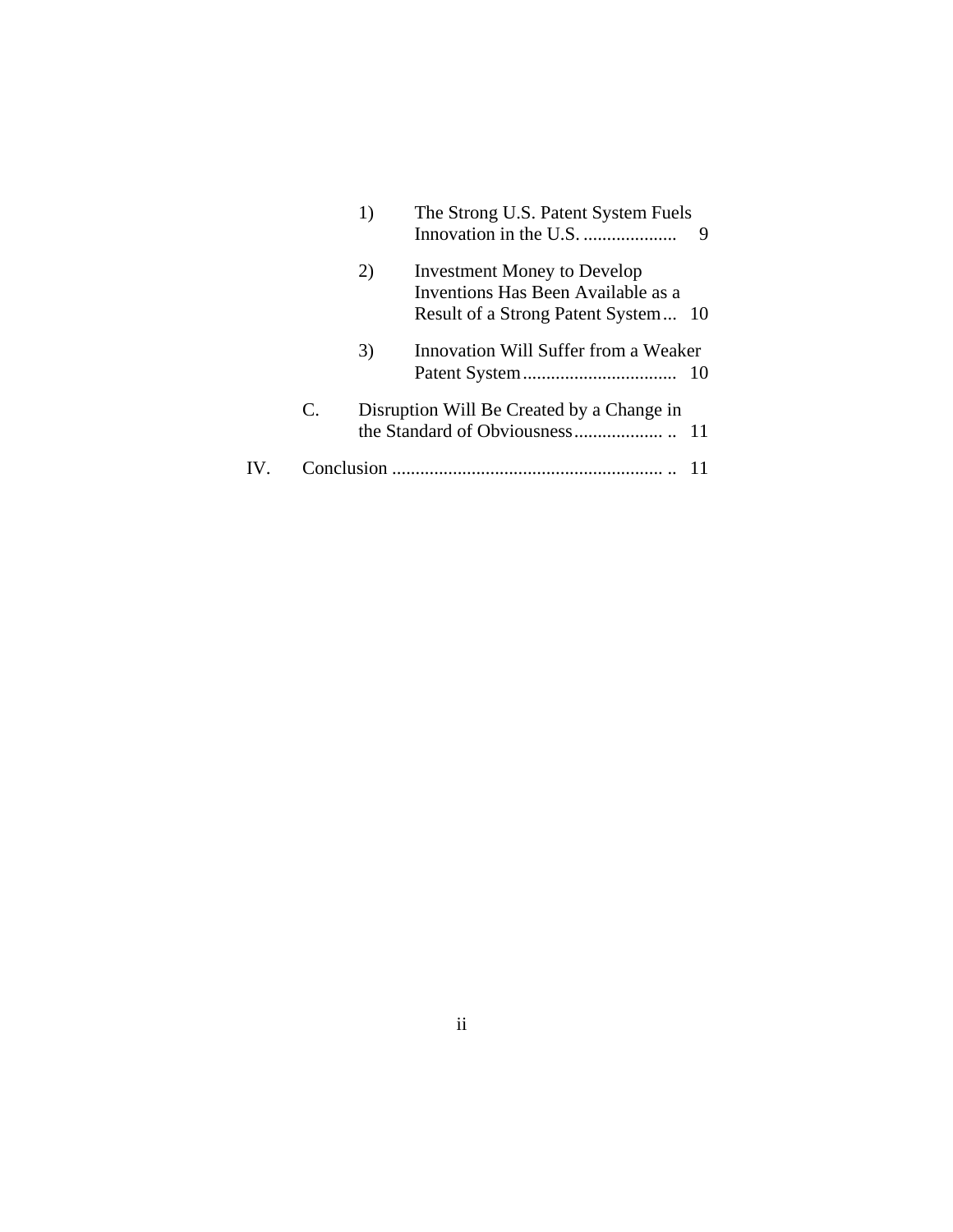# **TABLE OF AUTHORITIES**

# **CASES**

# **CONSTITUTIONAL PROVISIONS**

|--|--|--|--|--|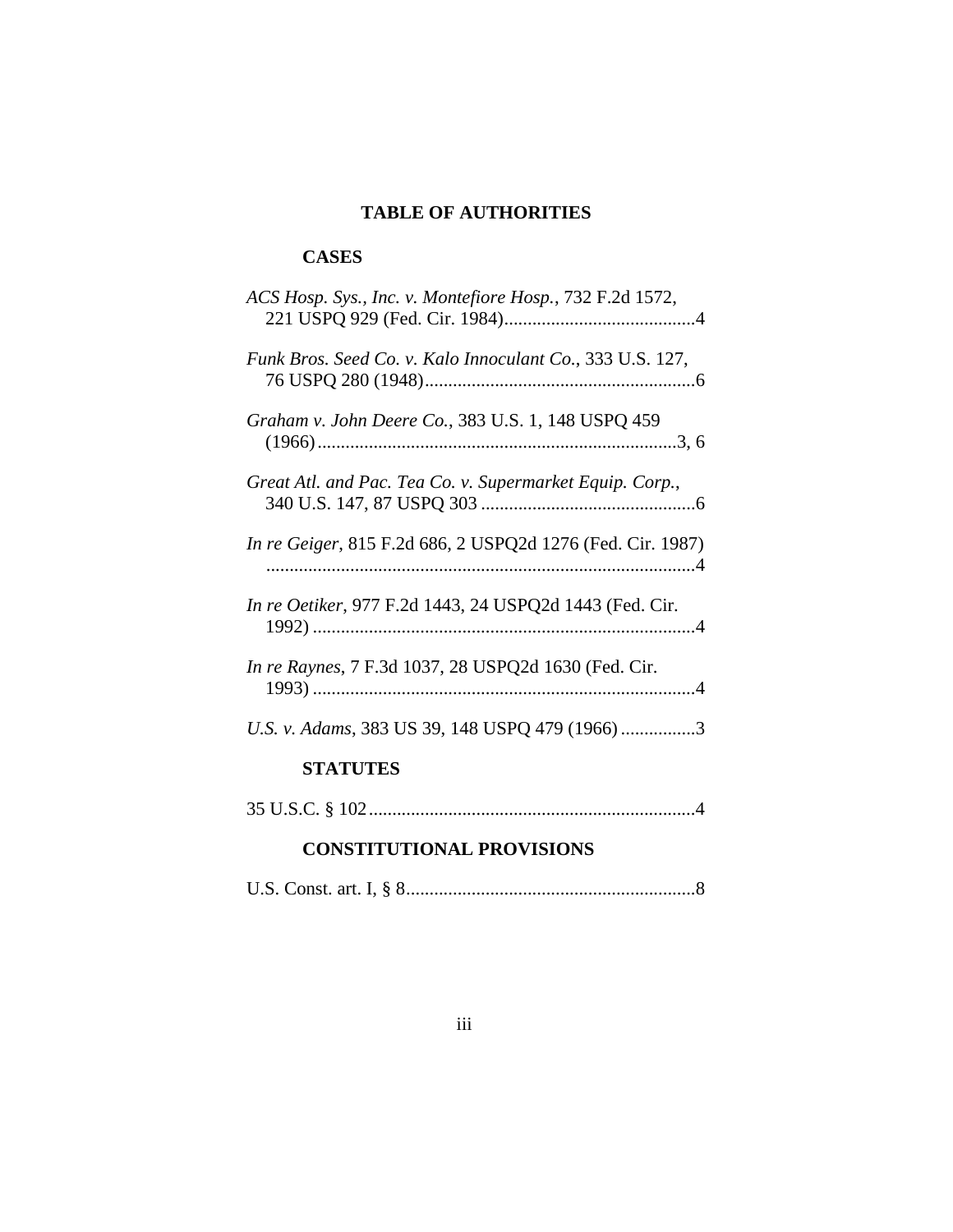#### **Interest of** *Amici Curiae* **Practicing Patent Attorneys**

This brief is filed with the consent of the parties<sup>1</sup> on behalf of Teleflex, Inc., and Technology Holding Co. The *Amici Curiae* Practicing Patent Attorneys, who have extensive experience in both U.S. and foreign patent practice, believe that the United States has, by far, the best patent system in the world, and we would like to keep it that way. The Practicing Patent Attorneys are concerned that the current objective evidentiary standard for showing obviousness under 35 U.S.C. § 103, as set forth by the Federal Circuit, may be overturned. It is our opinion that the current evidentiary standard, which requires a showing of some suggestion, teaching, or motivation to combine prior art references to render an invention obvious, is an objective, workable and predictable standard that makes the best utilization of evidence to judge the validity of patents.

#### **I. Summary of Arguments**

Every patent system includes a few patents on inventions that are unworthy of patent protection ("unworthy patents"). From our practical experience, the current test for obviousness that has been established by the Federal Circuit is not the cause for the issuance of unworthy patents. Our observations are that an occasional improper application of the current test for nonobviousness, not the test itself, is a primary cause for such unworthy patents. The issue of obviousness is almost always raised during the prosecution of patent applications and is therefore the most important issue with respect to patentability. As such, it is our opinion, that a change in the current objective

 $\overline{a}$ 

<sup>&</sup>lt;sup>1</sup> The parties' blanket letters of consent have been filed with the Clerk in compliance with Rule 37.3. In compliance with Rule 37.6, this brief was not authored in whole or in part by counsel for any party. No person or entity other than the *amici* made a monetary contribution to the preparation or submission of this brief.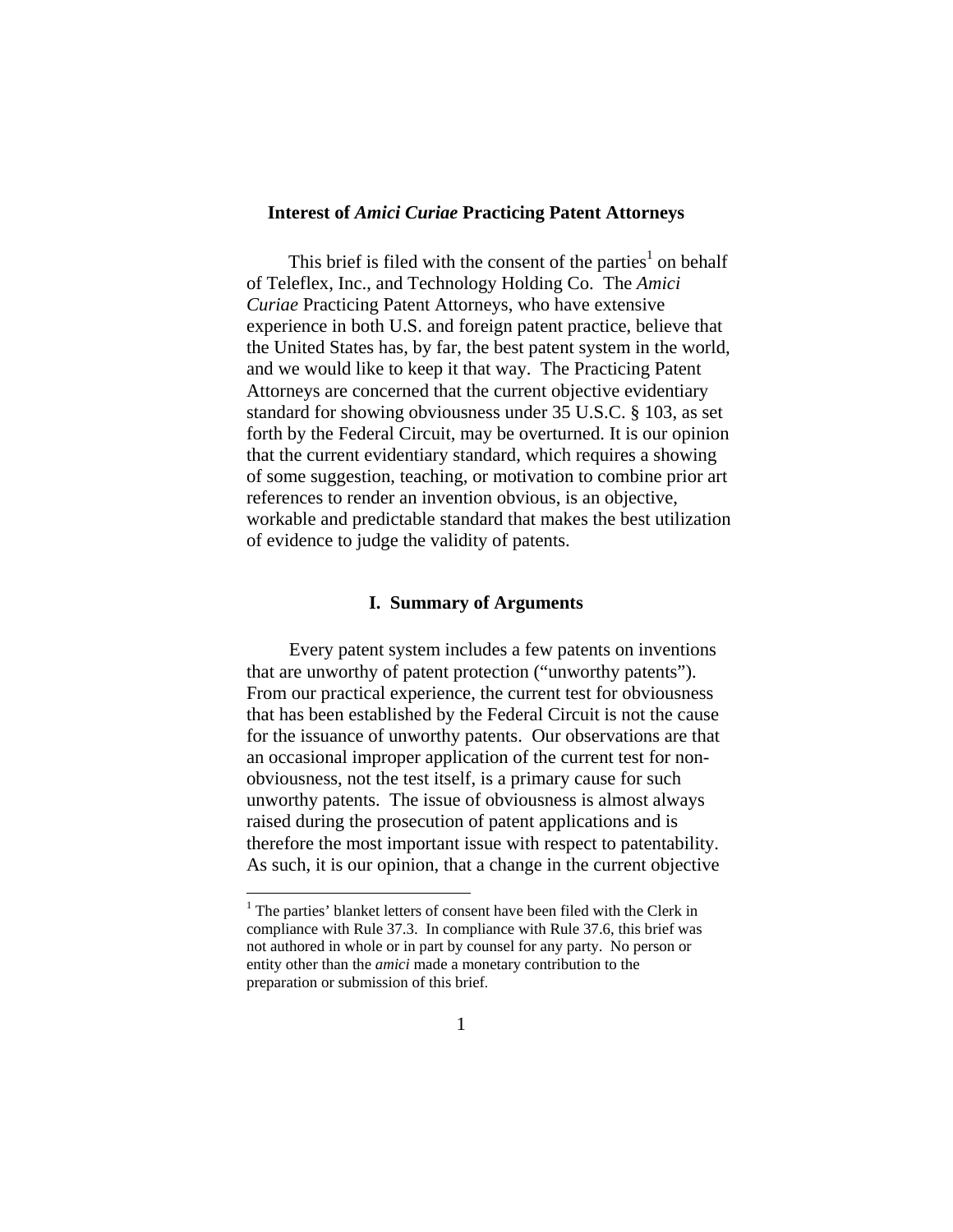standard of obviousness to a less certain, more subjective standard, or to a stricter standard for obtaining patents, would have far-reaching, undesirable effects. As explained below, both a less certain standard or a heightened standard would clearly weaken the U.S. patent system. Adopting a stricter standard will not rid the patent system of unworthy patents, which will exist under all standards, but rather, will alter the extensive entrepreneurial, risk-based investment structure that fuels innovation and invention development that we have witnessed in the U.S.

### **II. Practical Experience of** *Amici Curiae* **Practicing Attorneys**

The *Amici Curiae* Practicing Patent Attorneys have over 185 years of cumulative practical experience in the practice of patent law. The *Amici Curiae* Practicing Patent Attorneys have worked as patent examiners and officials in the U.S. Patent and Trademark Office, in large corporations, large law firms, small law firms, government laboratories, and have represented large corporations, as well as individual inventors and small companies. The Practicing Patent Attorneys have practical experience in all phases of patent practice including the preparation and prosecution of patent applications before the United States Patent and Trademark Office and many foreign patent offices, counseling clients with respect to patent matters, prosecuting, defending and functioning as experts in patent infringement cases, preparing opinions relating to validity and infringement of patents, and licensing of patents, trade secrets and know-how. In addition, the Practicing Patent Attorneys work with inventors to obtain funding from private investors to develop their inventions. The Practicing Patent Attorneys have dealt with thousands of patent applications and patents in their careers, and have real life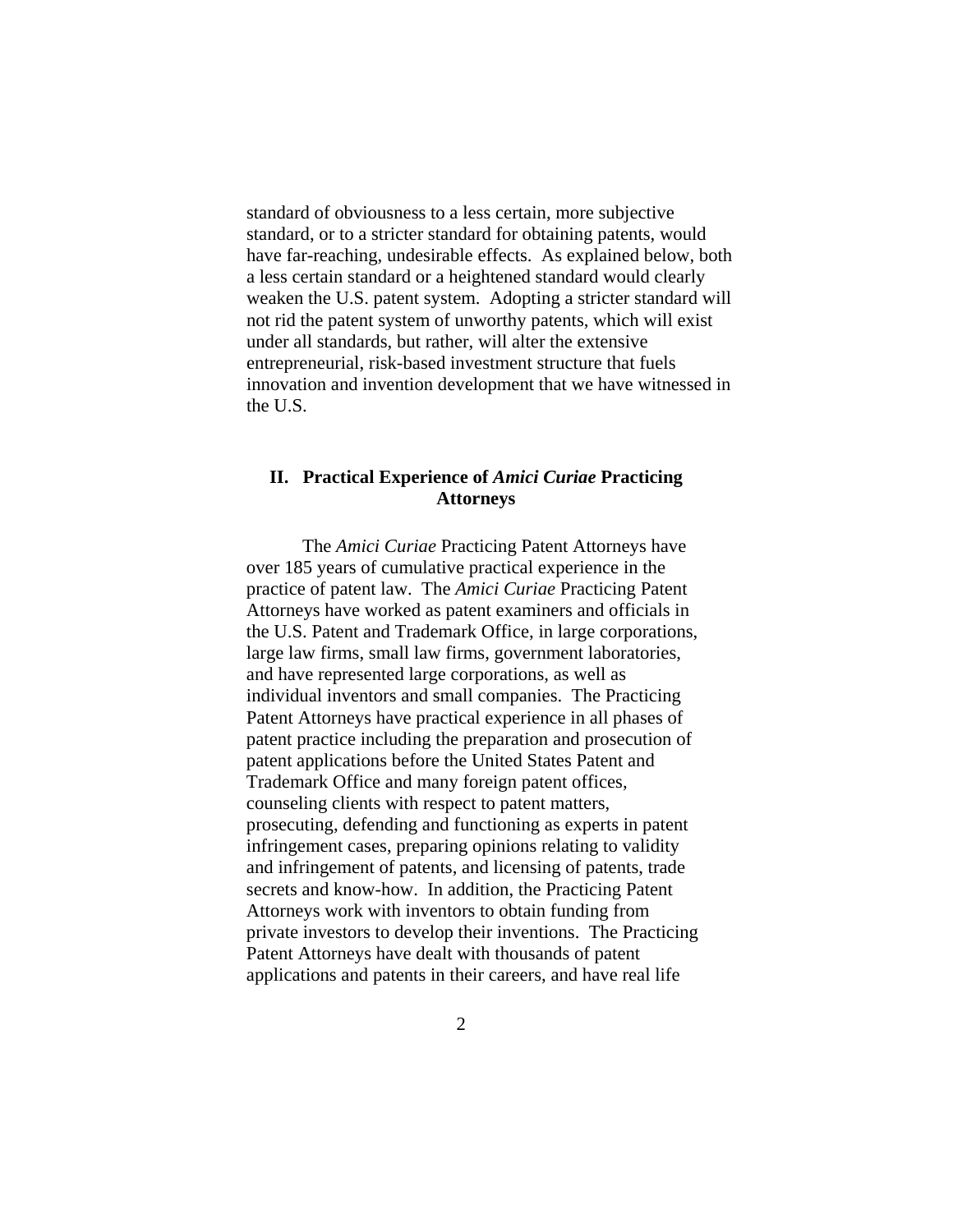practical experience in dealing with all aspects of patent practice, including both U.S. and foreign practice. The Practicing Patent Attorneys have practiced long enough to have witnessed the results of both a strong patent system and a weak patent system. We have observed that a strong patent system, such as our current system, encourages innovation and technological development.

#### **III. Arguments**

## **A. Certainty is Provided by the Current "Suggestion, Teaching or Motivation" Standard for Obviousness that has Led to a Strong Patent System in the U.S.**

#### **1) The Current Standard**

In *Graham v. John Deere Co.*, 383 U.S. 1, 148 USPQ 459 (1966), the Court established a three-pronged test for obviousness, i.e., a determination of 1) the scope and content of the prior art; 2) differences between the prior art and the claims at issue; and 3) the level of ordinary skill in the pertinent art. Objective indicia of obviousness can be used to show non-obviousness, including secondary considerations such as commercial success, failure of others, copying by others, licensing and skepticism of experts. *U.S. v. Adams*, 383 US 39, 148 USPQ 479 (1966) decided with *Graham v. John Deere*, *supra*, provided a further test for non-obviousness, i.e., an invention is non-obvious if the prior art "teaches away" or otherwise "deters investigation" in the invention. With these guidelines and rules, the Court of Customs and Patent Appeals and the later formed Court of Appeals for the Federal Circuit developed a requirement that a "suggestion, teaching or motivation" for combining prior art references must be shown to establish a *prima facie* case of obviousness. *See*, *e.g.*, *ACS Hosp. Sys., Inc. v. Montefiore Hosp.*, 732 F.2d 1572, 221 USPQ 929 (Fed. Cir. 1984) (holding "suggestion or incentive"); *In re Geiger*, 815 F.2d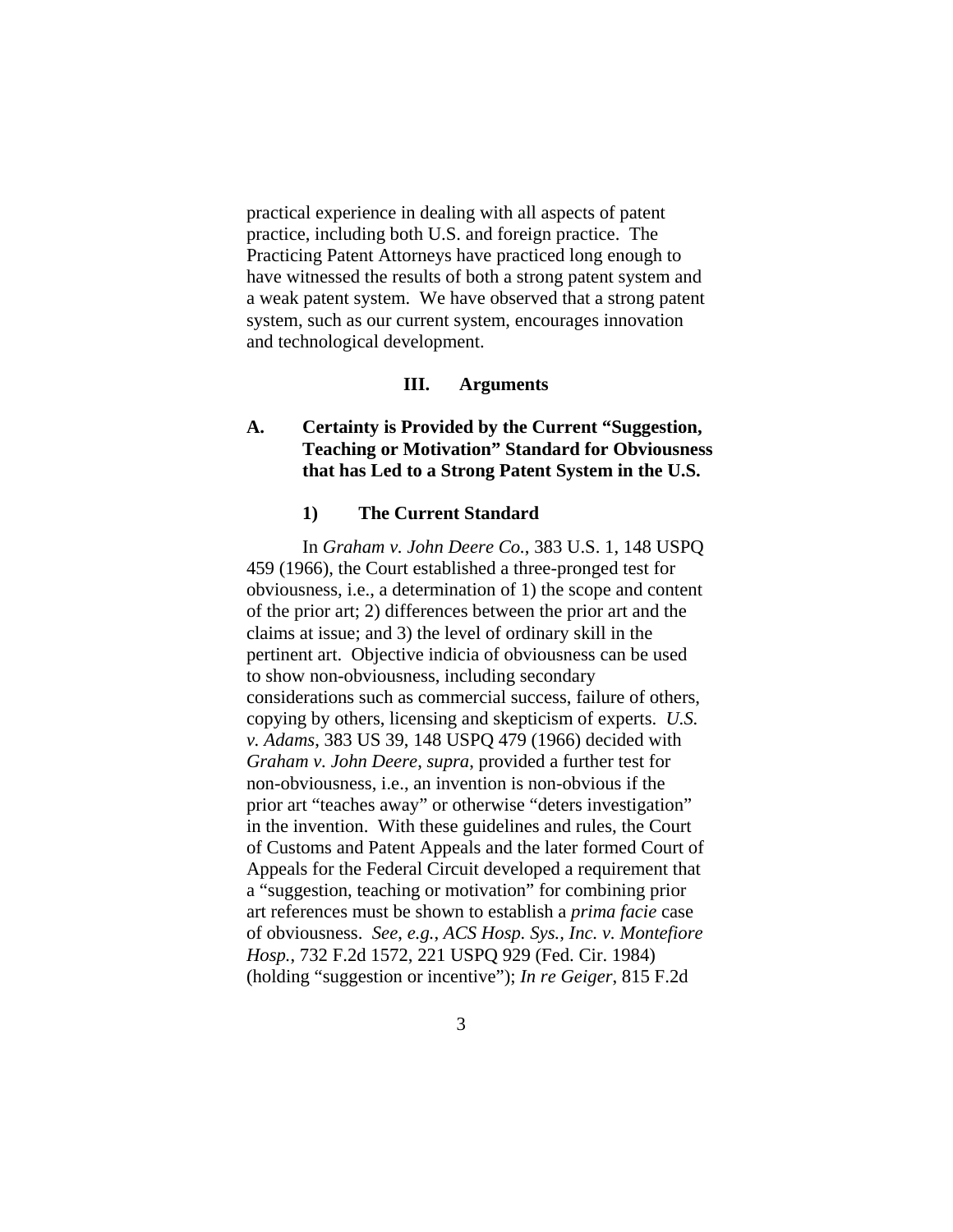686, 2 USPQ2d 1276 (Fed. Cir. 1987) (holding "teaching, suggestion, or incentive"); *In re Oetiker*, 977 F.2d 1443, 24 USPQ2d 1443 (Fed. Cir. 1992) (holding "reason, suggestion, or motivation"); *and In re Raynes*, 7 F.3d 1037, 28 USPQ2d 1630 (Fed. Cir. 1993) (holding "teaching, suggestion, or motivation").

The requirement for establishing a *prima facie* case of obviousness is an effective procedural tool that is used in the examination of patent applications in the U.S. Patent and Trademark Office, which allocates the initial burden of going forward with evidence of obviousness to the patent examiner. The allocation of the initial burden on the Patent Office is consistent with 35 U.S.C. § 102 that provides "[a] person is entitled to a patent unless…". To establish a *prima facie* case of obviousness, the examiner must meet three criteria. First, there must be some suggestion, rationale, or motivation to combine the collective teachings contained in the prior art to show all of the elements of the patent applicant's claimed invention, either in the references themselves, or in the knowledge generally available to one of ordinary skill in the art. There must also be a reasonable expectation of success. The expectation of success must also be found in the prior art and not based on the patent applicant's own disclosure. The requirement for providing a *prima facie* case of obviousness provides a reliable and predictable structure in which a determination of obviousness can be made. Establishing a *prima facie* case eliminates consideration of the teachings of the patent applicant's disclosure as evidence of obviousness, which has been referred to as "impermissible hindsight." In that regard, the Federal Circuit has stated that the best defense against the subtle, but powerful, attraction of a hindsight-based obviousness analysis is rigorous application of the requirement for a showing of the suggestion, teaching or motivation to combine prior art references.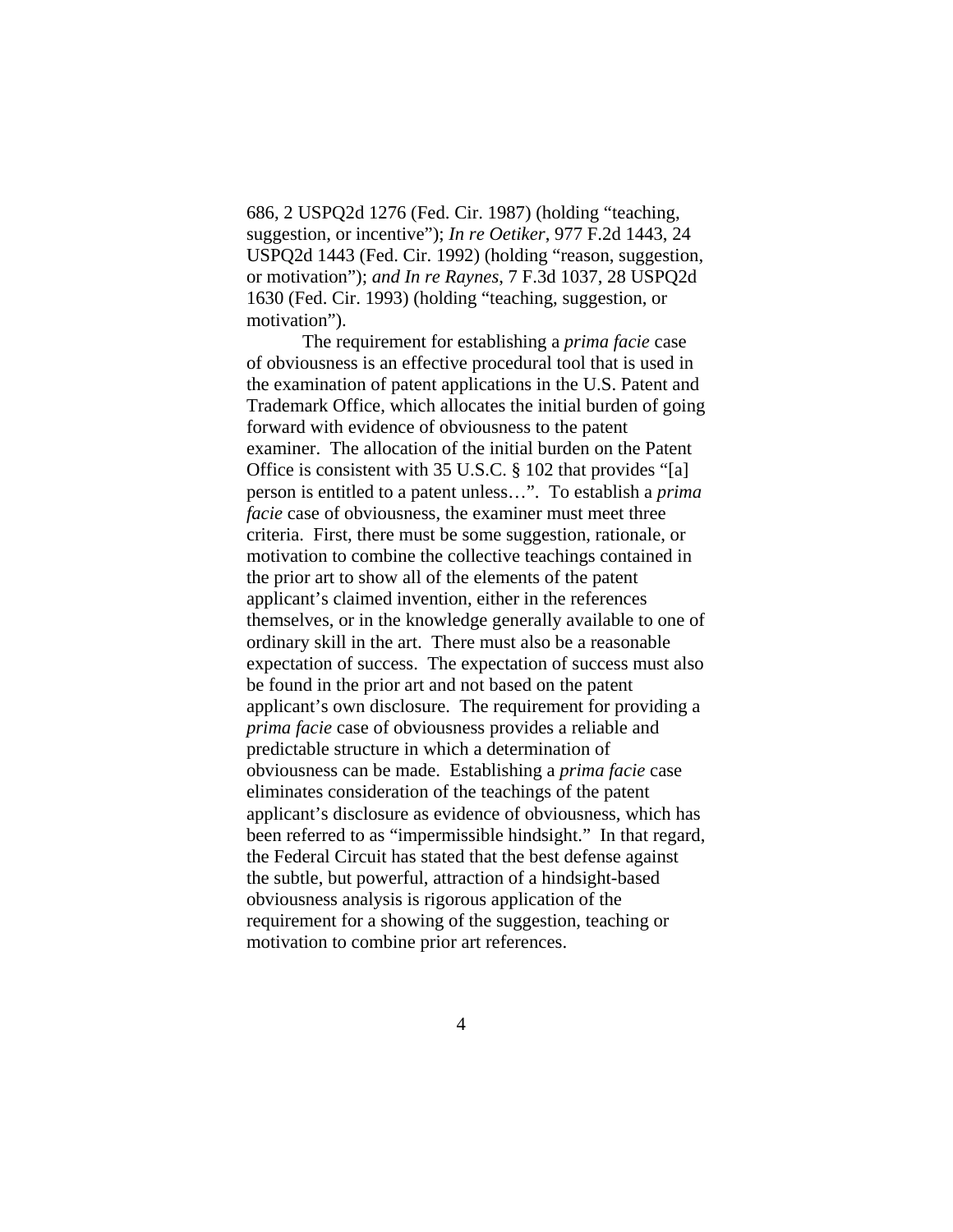The courts have realized that it is human nature to use hindsight in the consideration of obviousness. In other words, for many inventions, once you see the invention, it appears obvious. The courts have struggled with the issue of hindsight for many years. The adoption of the suggestion, teaching or motivation test to combine references has been the result of many years of consideration of this issue. Further, the adoption of the suggestion, teaching or motivation test has resulted in a clear and objective test that eliminates hindsight. The Practicing Attorneys are unaware of any other tests in the U.S. or in other countries that objectively consider the issue of hindsight. Application of the synergy test certainly does not eliminate impermissible hindsight. The seductive nature of hindsight can be dealt with in an objective and predictable manner using the suggestion, teaching or motivation test. Hence, the requirement for showing a suggestion, teaching or motivation to combine references has been the most objective way to eliminate impermissible hindsight.

Having well-formulated, objective criteria for evaluation of the patentability of inventions from evidence that is available to both patent applicants and patent examiners, such as the requirement for showing a suggestion, teaching or motivation to combine the collective wisdom found in the prior art, leads to stronger issued patents. Applicants can perform prior art searches before filing patent applications and determine from the evidence produced in the search whether the prior art shows a suggestion, teaching or motivation to combine prior art references. Hence, patent applicants are less likely to file applications which clearly do not meet the known objective criteria for determining non-obviousness.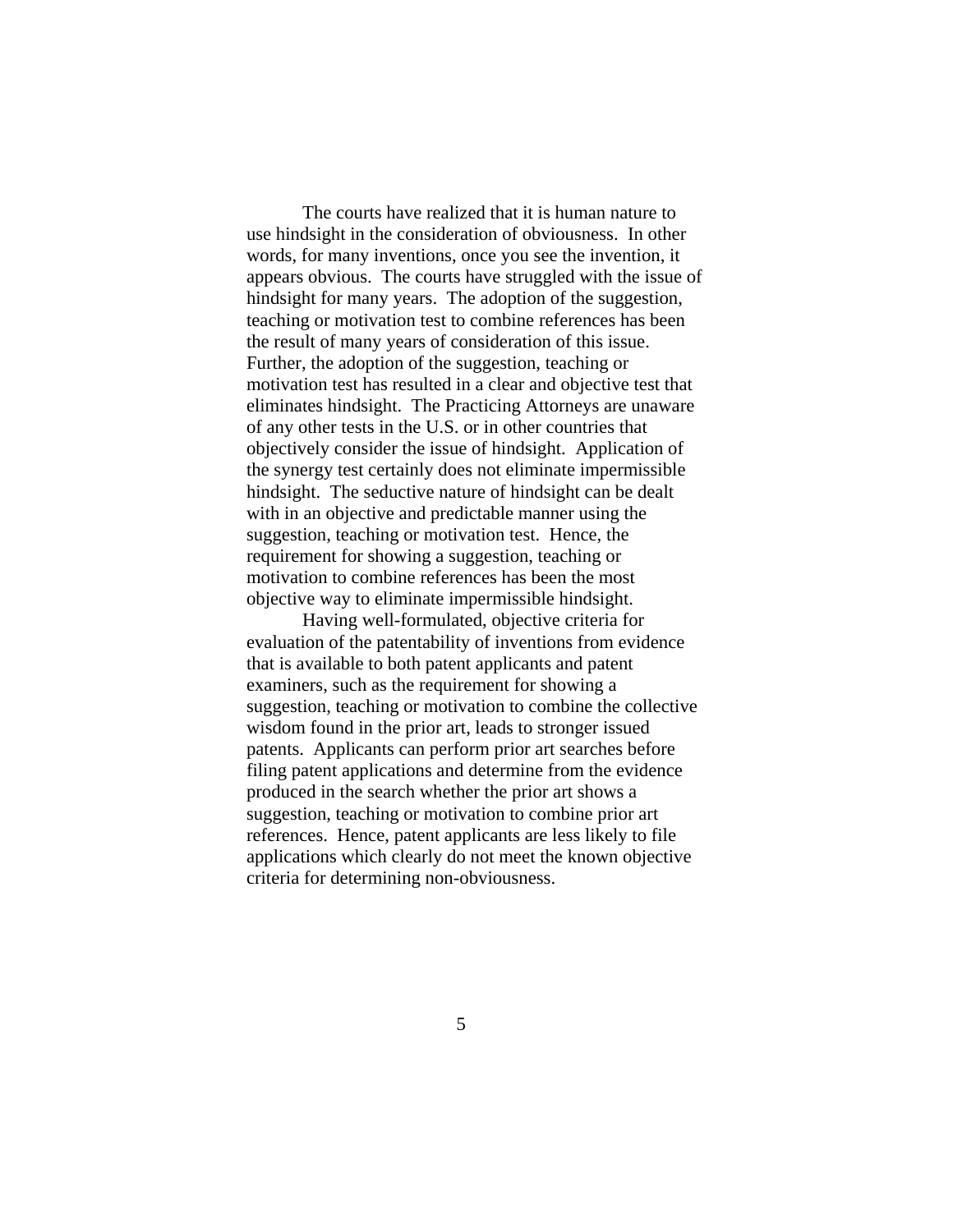# **2) Other Standards Have Been Used that are Too Stringent and/or Do Not Provide Certainty**

 Non-obviousness standards based upon less objective criteria have been tried by the courts without success in the past. For example, subjective tests such as whether the inventive combination produced a "new or different function" that resulted from a "flash of genius" or that achieved "an unexpected result" or a "synergistic result" have been used. *See*, *e.g.*, *Funk Bros. Seed Co. v. Kalo Innoculant Co.*, 333 U.S. 127, 76 USPQ 280 (1948) (where a patent for the combination of multiple bacteria strains that inoculated multiple types of legumes was held invalid because it "was not the product of invention" despite an established showing of commercial success and long-felt need) *and Great Atl. and Pac. Tea Co. v. Supermarket Equip. Corp.*, 340 U.S. 147, 87 USPQ 303 (where a patent for a combination of mechanical elements acknowledged as a "good idea" that produced "more striking" results was held invalid despite a showing of "commercial success" and a "long-felt want"). The Supreme Court has historically experimented with these tests for non-obviousness, but has definitively chosen to apply the three-pronged test of *Graham, supra*.

 Application of these heightened tests would weaken the patent system. A stronger patent system allows for protection of worthy inventions regardless of the manner in which they have been created. In a weak patent system, freeloaders can reap the benefit provided by the innovators and investors in technology. A fundamental precept of a capitalistic society is that people should be able to profit from their innovation. A strong patent system is necessary to allow people to profit from research and development that leads to innovative products and processes.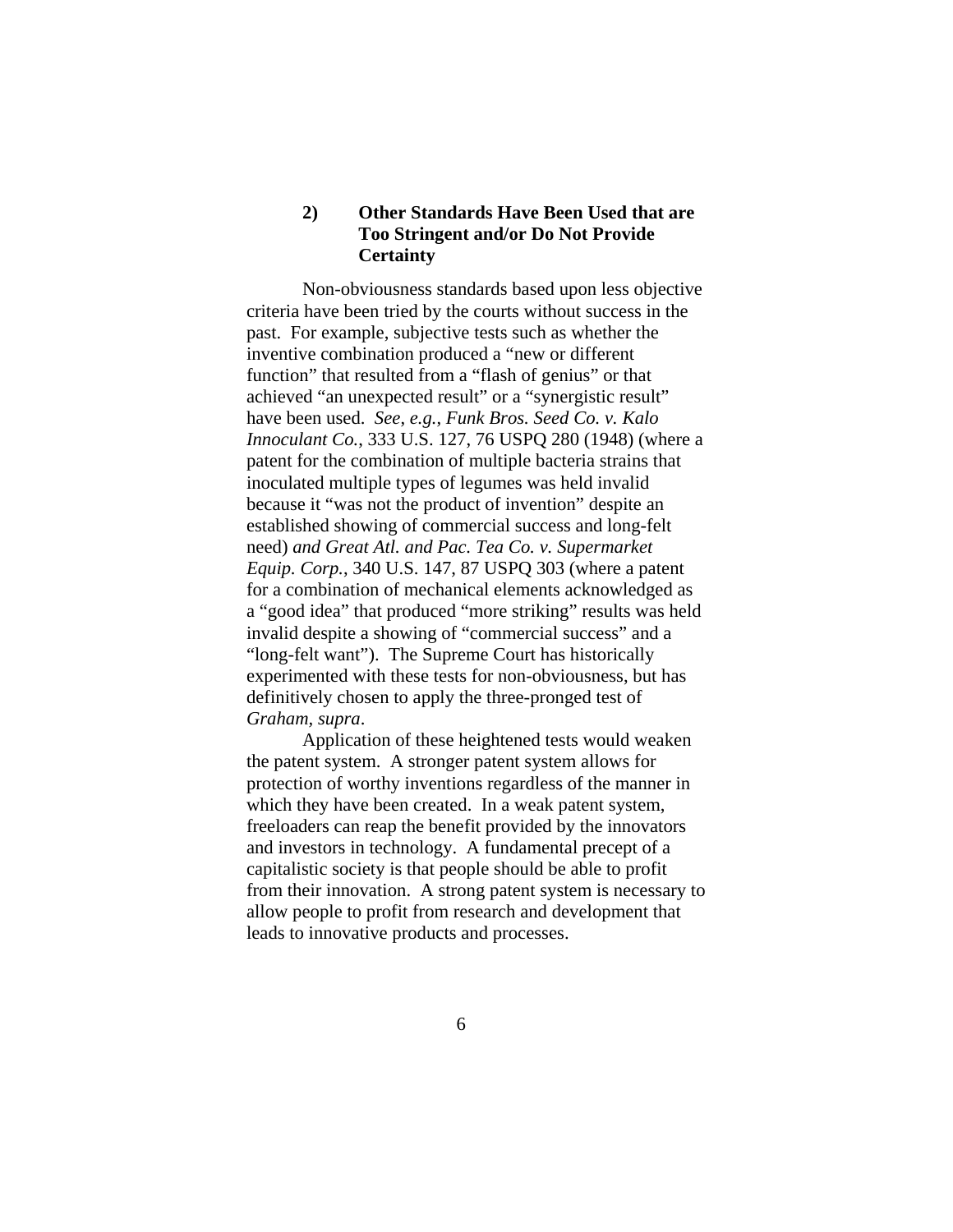# **3) Subjective Tests Shift the Burden of Going Forward and the Requirement that the Examiner Must Establish a** *Prima Facie*  **Case**

 If a subjective test is adopted by the Court, Examiners in the U.S. Patent and Trademark Office will simply assert that an invention is obvious without performing a thorough analysis of all the evidence and fact-based criteria that must be considered when making a non-obviousness determination. For example, if a synergy test is adopted as the standard for obviousness, the Examiner will simply argue that, absent a showing by applicant of unexpected results, a combination of references showing the existence of all claimed elements *per se* renders the claimed invention obvious. The burden of going forward with the evidence of non-obviousness will then shift to the patent applicant to demonstrate non-obviousness through submission of evidence of secondary or objective indicia of non-obviousness considerations. The applicant is then faced with trying to prove a negative, i.e., that the Examiner's conclusion based on a presumption of obviousness is wrong. Applicants will be forced to introduce evidence to counter the Examiner's bare conclusion that is based on a presumption of obviousness without a complete analysis of all factual underpinnings that are required to be evaluated to ascertain whether the claimed invention would have been non-obvious based on the statute and Supreme Court law. Objectivity in the determination of obviousness disappears when the courts and the U.S. Patent Office are left with the prospect of simply balancing conclusions without considering all the underlying facts that need to be evaluated to support such conclusions. This is precisely why the standards used prior to adoption of the objective test of showing a suggestion, teaching or motivation to combine references failed. Opinions that do not consider and weigh all relevant facts will always vary, but application of an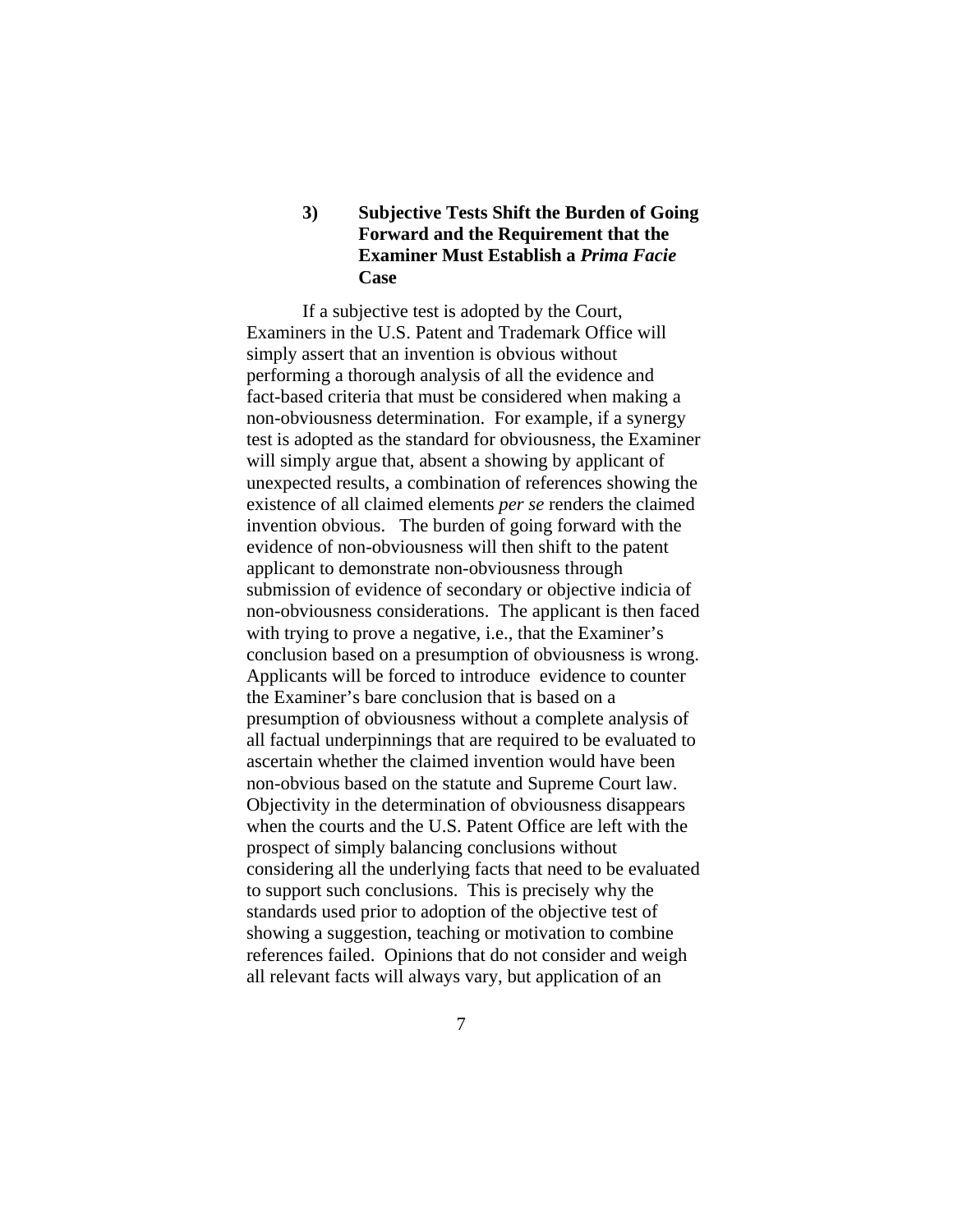objective test that is based upon evidence provides a structure and process for considering obviousness with a high degree of certainty.

 A shift in the burden of going forward with evidence of non-obviousness would also slow the process of technical development in the U.S. It was recognized by the writers of the U.S. Constitution that a patent system should exist for the purposes of "promoting the progress of science and the useful arts." U.S. Const. art. I, § 8. The writers of the U.S. Constitution understood that technological innovation for the benefit of society could be advanced through the Contract Theory of Patents. The Contract Theory of Patents is based upon the concept that the publication and dissemination of technical information for the benefit of society to learn from and improve upon can best occur by providing exclusive rights to inventors for a period of time if the inventors disclose their inventions in patents, rather than keeping their inventions secret. The disclosure of inventions allows others to understand these advancements so that additional improvements can be made that are based upon the inventions that are disclosed in the patents. The current evidentiary and procedural rules that have been established by the courts and the U.S. Patent and Trademark Office, such as the requirement for establishing a *prima facie* case of obviousness encourage early disclosure of inventions and provide an objective standard for patentability that we, as experienced practicing patent attorneys, have observed as clearly promoting "the progress of science and the useful arts" and fulfilling the Contract Theory of Patents.

## **4) A More Stringent Standard of Patentability Will Not Result in Fewer Unworthy Patents.**

 There are many reasons for the issuance of unworthy patents that this brief does not attempt to address. From our observations, those reasons are generally not related to the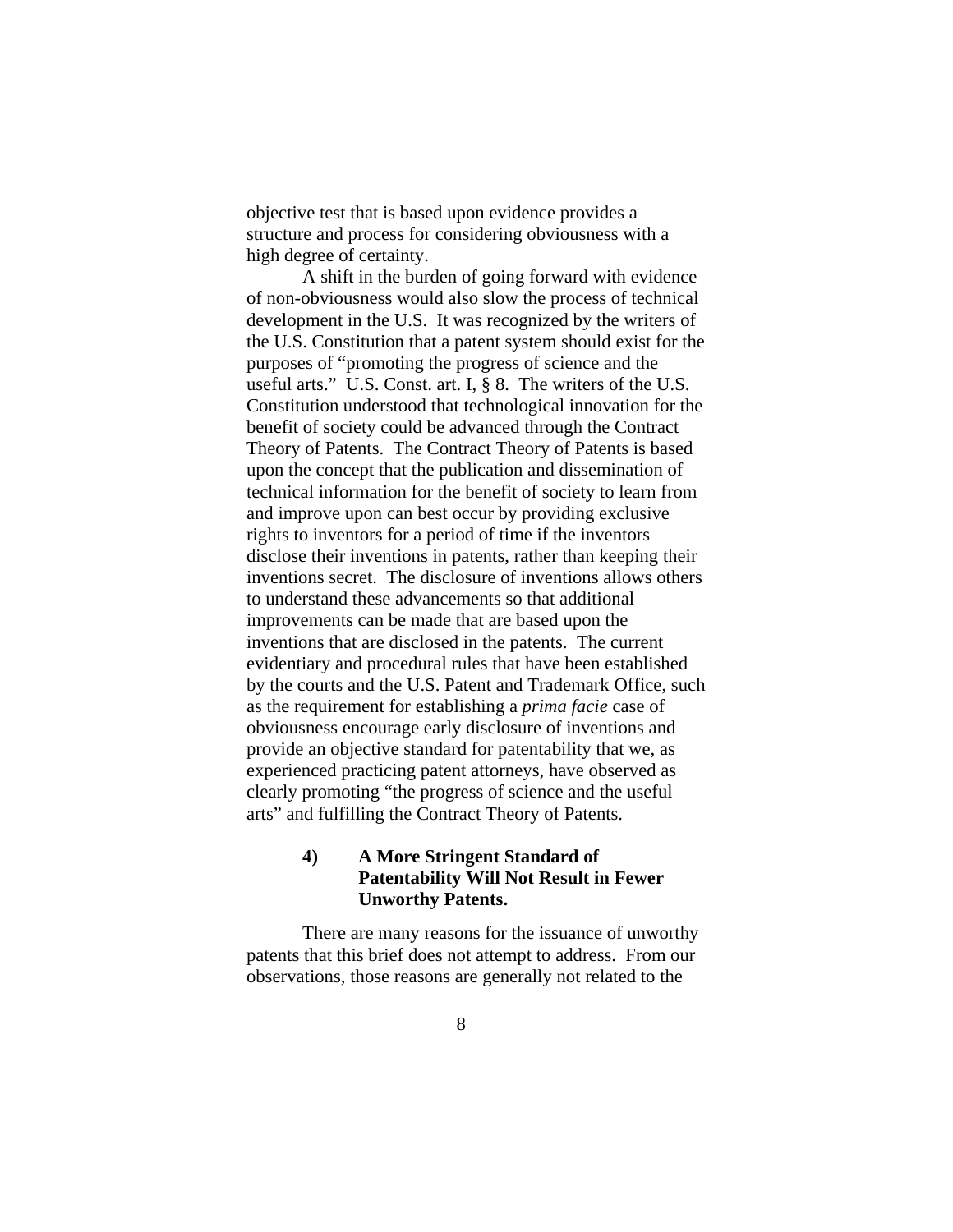current standard for patentability, but rather, primarily from a failure to properly apply the suggestion, teaching, or motivation test and other tests for determining nonobviousness. A well developed and defined standard that uses objective evidence, rather than hindsight, allows applicants, the U.S. Patent and Trademark Office, and the courts to objectively determine patentability. In our experience, the fewest number of unworthy patents exist under such a well-defined system, such as our current system, if the objective criteria are properly applied. Certainly, under our current objective standard, unworthy patents can be readily identified.

**B. The Effect That a Weak Patent System Would Have on Innovation in the U.S. as a Result of the Adoption Of An Uncertain Standard or a Heightened Standard for Determining Non-Obviousness** 

## **1) The Strong U.S. Patent System Fuels Innovation in the U.S.**

In our experience, the U.S. patent system has become substantially stronger in the past 25 years because patents are no longer being held invalid for obviousness on a routine basis as a result of the application of a standard that is either too strict or too subjective, as was the case for decisions from the various federal circuit courts of appeal prior to the formation of the Court of Appeals for the Federal Circuit. As practicing patent attorneys, we have observed a great degree of interest by both small companies and large corporations in obtaining patent protection, which has grown geometrically since the establishment of the Court of Appeals for the Federal Circuit. A belief by inventors, as well as business people, that a strong patent system exists in the U.S., has resulted in a large increase in the filing of patent applications. The establishment of the Court of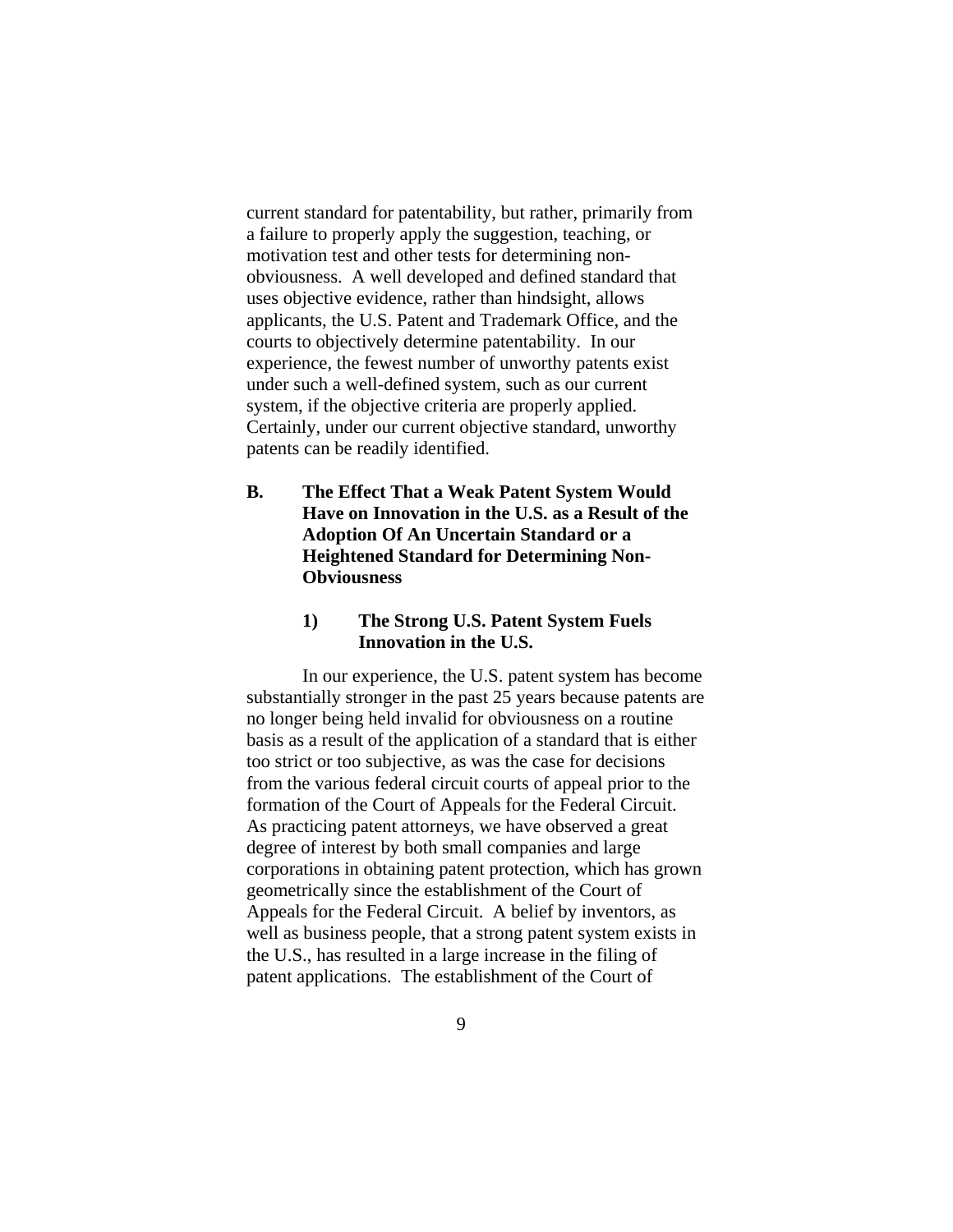Appeals for the Federal Circuit, which has applied a uniform and objective standard for determining obviousness that is not too strict, is a significant reason why this beneficial result has occurred. The filing of patent applications has increased and the resultant disclosure of technology to the public has further spurred innovation. Adoption of a less certain standard or a stricter standard would adversely impact the very beneficial results that the patent system has produced in the last 25 years.

# **2) Investment Money to Develop Inventions Has Been Available as a Result of a Strong Patent System**

In our experience, money to develop inventions has primarily been provided by private investment funds, rather than government funding. This has been especially true in the biotechnology industry, as well as most emerging high technology industries. There are currently many private investors that are willing to risk money on the development of technology that has been patented, or has some assurance of being patented, under our current objective and predictable standard. These private investors perform careful risk/reward analyses before investing. A change in the standard of obviousness that provides a less certain standard or a more stringent standard would alter that risk/reward analyses and substantially less investment would occur in the development of technology.

## **3) Innovation Will Suffer From a Weaker Patent System**

If businesses cannot be reasonably advised as to the certainty of obtaining or maintaining a valid patent because a less certain standard is adopted by the Court, innovation will clearly suffer. Similarly, if businesses cannot be assured of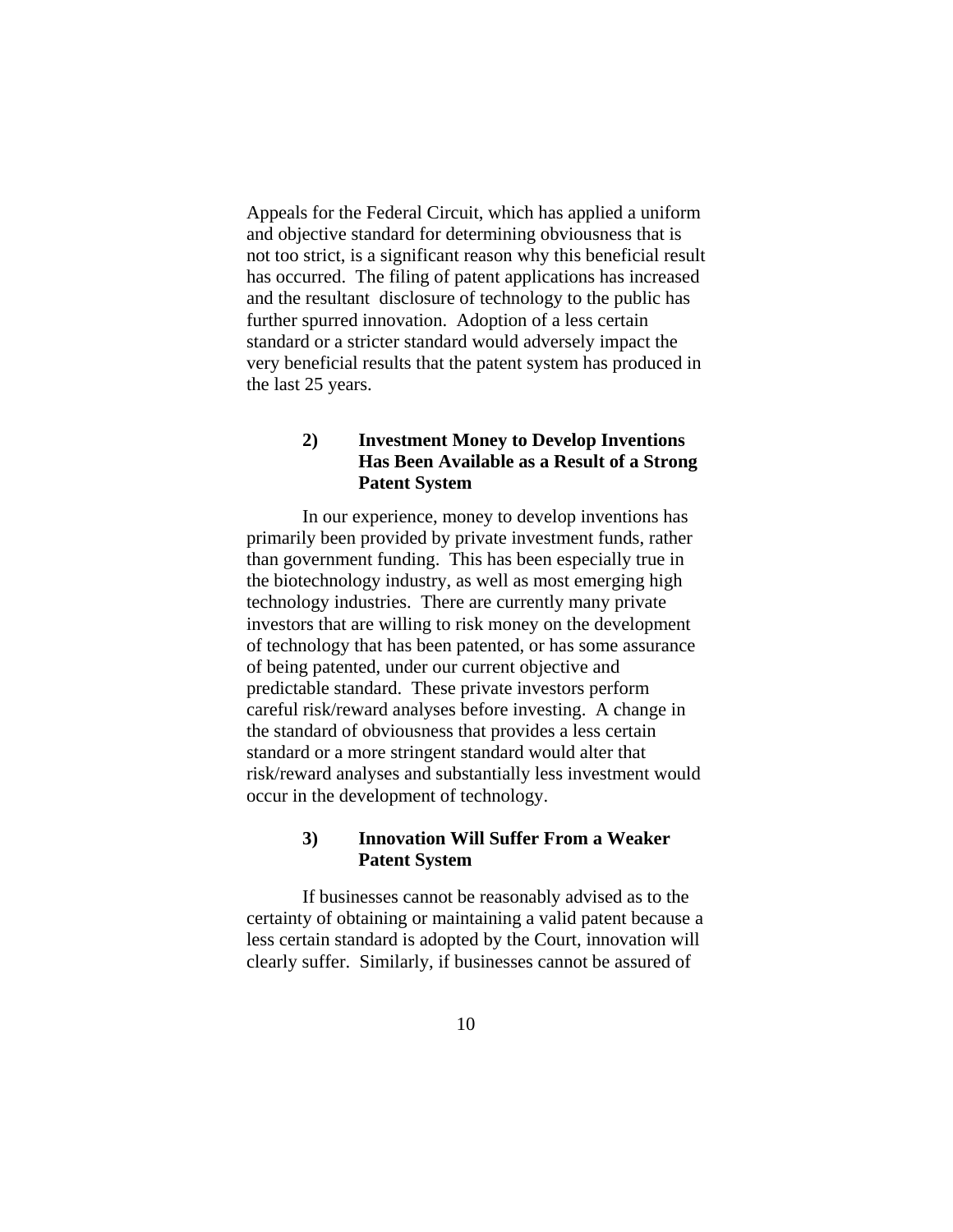obtaining a patent because a stricter standard of patentability is adopted, patent applications will not be filed. In both cases, companies will attempt to maintain their inventions as trade secrets, slowing the disclosure of technology and defeating the very purpose of the patent system, i.e., to encourage inventors to disclose inventions. Large companies will not file patent applications and disclose newly developed technology, but rather, will use their market power to steamroll over small companies that try to compete. Without a strong patent system, small companies have little chance of success.

## **C. Disruption Will Be Created by a Change in the Standard of Obviousness**

As a practical matter, a change in a standard of patentability will alter the economic structure of a substantial number of license agreements, including cross-license agreements between large companies. Business strategies will have to be altered as a result of the necessary modification of patentability and infringement opinions. The investment of capital in new technology will have to be reassessed, which has a potentially large adverse effect on the U.S. economy. The scope of the adverse effect of such a change is uncertain, but would be clearly far reaching with respect to both the U.S. patent system and the U.S. economy.

#### **IV. Conclusion**

U.S. patent law has been carefully developed by trial and error over approximately the past 200 years. The U.S. has the best and strongest patent system in the world. One of the reasons why the U.S. patent system is the best is that it relies upon objective evidence of patentability. Objective evidence of patentability results in predictability and certainty. A change to a more stringent standard of patentability will create a weaker patent system that will